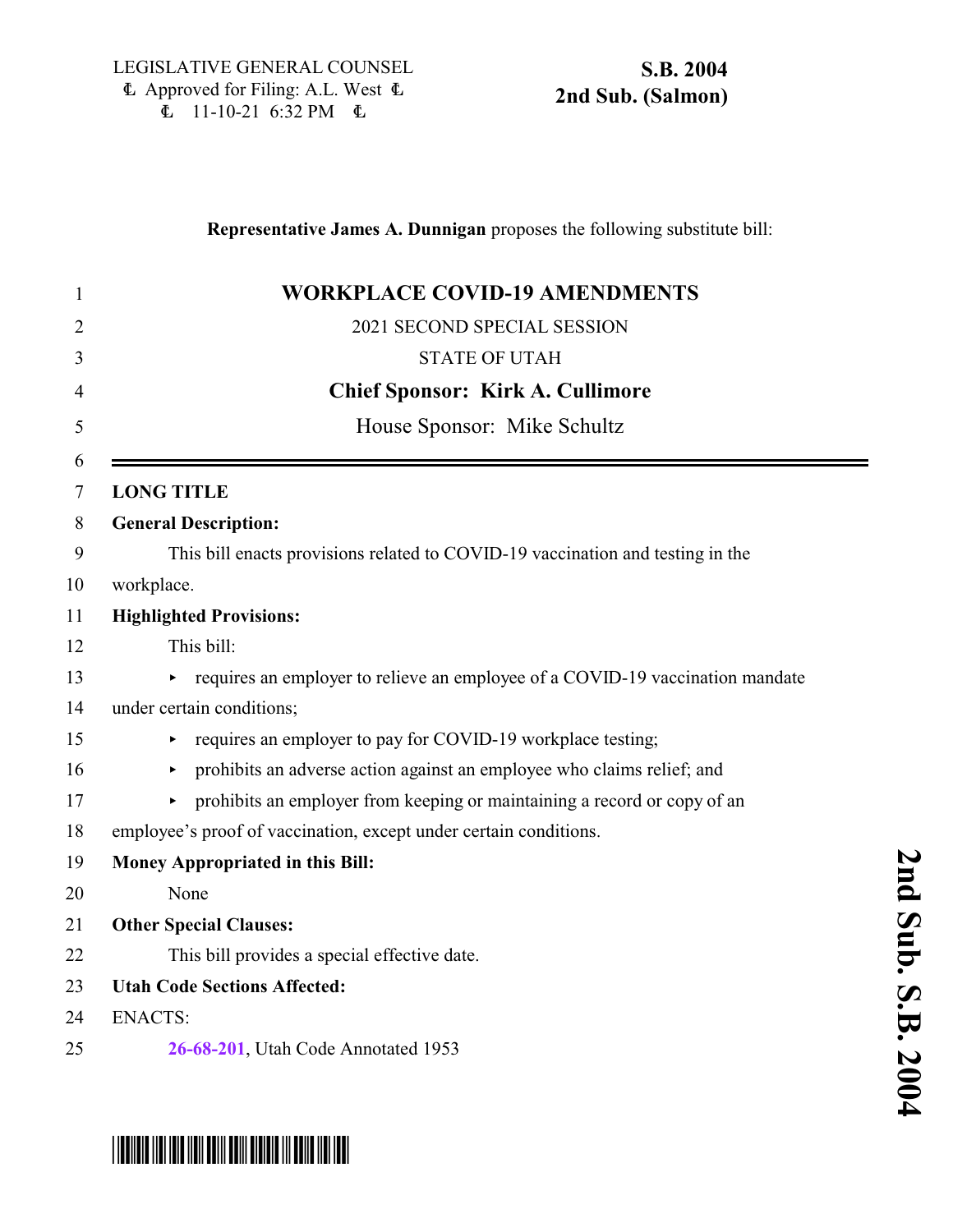## <span id="page-1-0"></span>**2nd Sub. (Salmon) S.B. 2004 11-10-21 6:32 PM**

| 26 |                                                                                                  |
|----|--------------------------------------------------------------------------------------------------|
| 27 | Be it enacted by the Legislature of the state of Utah:                                           |
| 28 | Section 1. Section 26-68-201 is enacted to read:                                                 |
| 29 | 26-68-201. Employee COVID-19 vaccination and testing.                                            |
| 30 | $(1)$ As used in this section:                                                                   |
| 31 | (a) (i) "Adverse action" means an action that results in:                                        |
| 32 | (A) the refusal to hire a potential employee; or                                                 |
| 33 | the termination of employment, demotion, or reduction of wages of an employee.<br>(B)            |
| 34 | "Adverse action" does not include:<br>(ii)                                                       |
| 35 | an employer's reassignment of an employee; or<br>(A)                                             |
| 36 | the termination of an employee, if reassignment of the employee is not practical.<br>(B)         |
| 37 | (b) "COVID-19 vaccine" means a substance that is:                                                |
| 38 | (i) (A) approved for use by the United States Food and Drug Administration; or                   |
| 39 | authorized for use by the United States Food and Drug Administration under an<br>(B)             |
| 40 | emergency use authorization under 21 U.S.C. Sec. 360bbb-3;                                       |
| 41 | injected into or otherwise administered to an individual; and<br>(i)                             |
| 42 | (iii) intended to immunize an individual against COVID-19 as defined in Section                  |
| 43 | 78B-4-517.                                                                                       |
| 44 | "Employee" means an individual suffered or permitted to work by an employer.<br>(c)              |
| 45 | (d) (i) Except as provided in Subsection $(1)(d)(ii)$ , "employer" means the same as that        |
| 46 | term is defined in Section 34A-6-103.                                                            |
| 47 | (ii) "Employer" does not include:                                                                |
| 48 | (A) a person that is subject to a regulation by the Centers for Medicare and Medicaid            |
| 49 | Services regarding a COVID-19 vaccine, unless the person is the state or a political subdivision |
| 50 | of the state that is not an academic medical center; or                                          |
| 51 | a federal contractor.<br>(B)                                                                     |
| 52 | (e) "Workplace" means the same as that term is defined in Section 34A-6-103.                     |
| 53 | Except as provided in Subsection (6), an employer who requires an employee or<br>(2)             |
| 54 | prospective employee to receive or show proof that the employee or prospective employee has      |
| 55 | received a COVID-19 vaccine shall relieve the employee or prospective employee of the            |
| 56 | requirement if the employee or prospective employee submits to the employer a statement that     |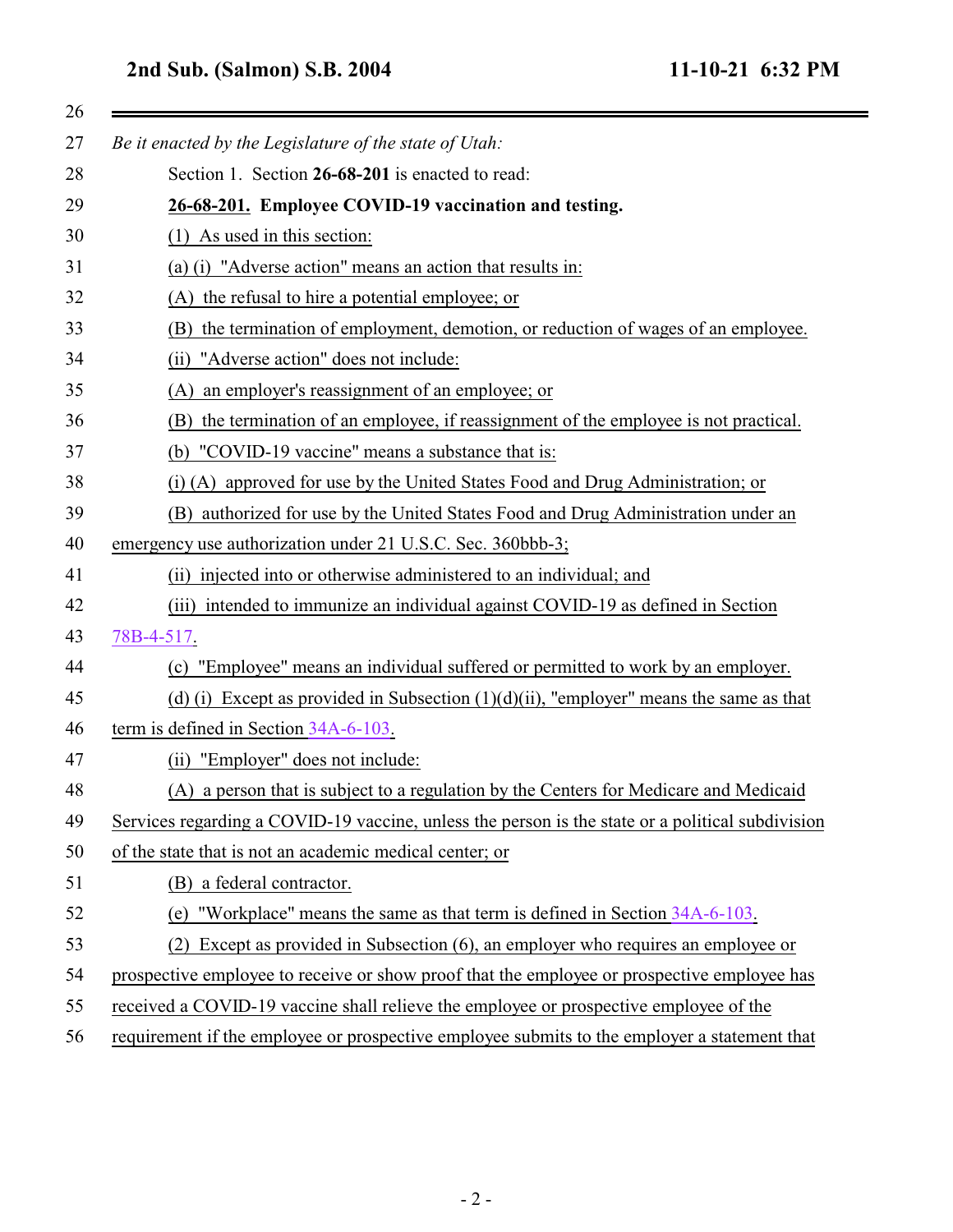| 57 | receiving a COVID-19 vaccine would:                                                               |
|----|---------------------------------------------------------------------------------------------------|
| 58 | (a) be injurious to the health and well-being of the employee or prospective employee;            |
| 59 | (b) conflict with a sincerely held religious belief, practice, or observance of the               |
| 60 | employee or prospective employee; or                                                              |
| 61 | (c) conflict with a sincerely held personal belief of the employee or prospective                 |
| 62 | employee.                                                                                         |
| 63 | (3) Except as provided in Subsection (6), an employer shall pay for all COVID-19                  |
| 64 | testing an employee receives in relation to or as a condition of the employee's presence at the   |
| 65 | workplace.                                                                                        |
| 66 | (4) Except as provided in Subsection (6), an employer may not take an adverse action              |
| 67 | against an employee because of an act the employee makes in accordance with this section.         |
| 68 | (5) (a) An employer may not keep or maintain a record or copy of an employee's proof              |
| 69 | of vaccination, unless:                                                                           |
| 70 | (i) otherwise required by law;                                                                    |
| 71 | (ii) an established business practice or industry standard requires otherwise; or                 |
| 72 | (iii) the provisions of this section do not apply as described in Subsection $(6)(a)$ .           |
| 73 | (b) Subsection $(5)(a)$ does not prohibit an employer from recording whether an                   |
| 74 | employee is vaccinated.                                                                           |
| 75 | (6) (a) The provisions of this section do not apply to a contract for goods or services           |
| 76 | entered into before November 5, 2021, unless the contract is between an employer and the          |
| 77 | employer's employee.                                                                              |
| 78 | (b) An employer may require an employee or prospective employee to receive or show                |
| 79 | proof that the employee or prospective employee has received a COVID-19 vaccination               |
| 80 | without providing the relief described in Subsection (2), if the employer:                        |
| 81 | (i) employs fewer than 15 employees; and                                                          |
| 82 | (ii) establishes a nexus between the requirement and the employee's assigned duties               |
| 83 | and responsibilities.                                                                             |
| 84 | Section 2. Effective date.                                                                        |
| 85 | If approved by two-thirds of all the members elected to each house, this bill takes effect        |
| 86 | upon approval by the governor, or the day following the constitutional time limit of Utah         |
| 87 | Constitution, Article VII, Section 8, without the governor's signature, or in the case of a veto, |